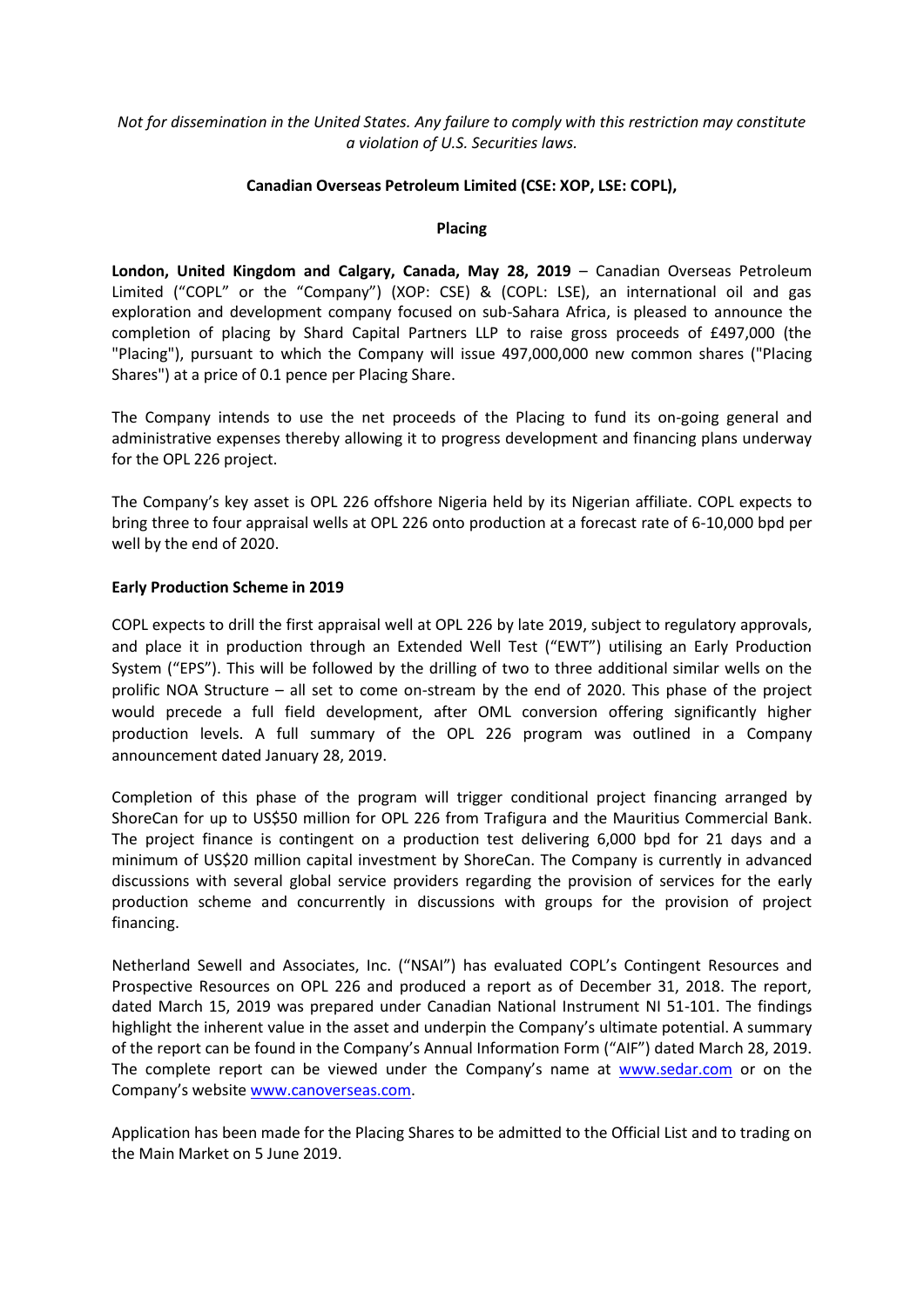**Arthur Millholland, President and CEO, commented:** "This placing will help ensure the Company is able to realise the significant potential with OPL 226. As it is limited to only 20% of our current market capitalisation, we expect to announce additional financing measures in the coming weeks. Concurrently we are focused on concluding the placement of the OPL 226 Performance Bond by our Nigerian affiliate and progressing the acceptance of the jack-up drilling rig currently under a nonbinding letter of intent. As we have previously indicated, once the Performance Bond is in place we can commence operations in earnest."

This press release shall not constitute an offer to sell or the solicitation of an offer to buy any securities in the United States, nor shall there be any sale of the Placing Shares in any jurisdiction in which such offer, solicitation or sale may be unlawful. The common shares have not been and will not be registered under the 1933 Act or any U.S. state securities laws and may not be offered or sold in the United States absent registration under the 1933 Act or an applicable exemption from the registration requirements of the 1933 Act and applicable U.S. state securities laws.

# **About the Company:**

The Company is actively pursuing opportunities in Nigeria and sub-Saharan Africa in partnership with Shoreline Energy International Limited ("Shoreline") as part of its strategy to generate stable cash flow from secure offshore and onshore assets. The Company and Shoreline, through their jointly held affiliated company Shoreline Canadian Overseas Petroleum Development Corporation ("ShoreCan"), have acquired 80% of the share capital and have taken over the management of Essar Exploration and Production Limited (Nigeria) ("Nigerian Affiliate" or the "Affiliate"). The Company's Nigerian Affiliate has applied to the concessionaire NNPC for formal consent to the change in control of the Nigerian Affiliate. The Affiliate holds an attractive oil appraisal and development project in shallow to mid-water offshore Nigeria on its 100% holding in OPL 226. Drilling of the first appraisal well is planned to commence in 2019. ShoreCan is continuing building a portfolio of exploration and development assets in sub-Saharan Africa. To date, ShoreCan has taken a position in Nigeria and has been indicatively awarded an exploration license onshore Mozambique in the 5<sup>th</sup> Licensing Round adjacent to the producing Pande-Temane Gas and light oil field complex.

The Common Shares are listed under the symbol "XOP" on the CSE and under the symbol "COPL" on the London Stock Exchange.

### **For further information, please contact:**

Mr. Arthur Millholland, President & CEO Canadian Overseas Petroleum Limited Tel: + 1 (403) 262 5441

Cathy Hume CHF Investor Relations Tel: +1 (416) 868 1079 ext. 231 Email: cathy@chfir.com

Harriet Jackson/Charles Goodwin Yellow Jersey PR Limited Tel: +44 (0) 75 4427 5882 Email: copl@yellowjerseypr.com